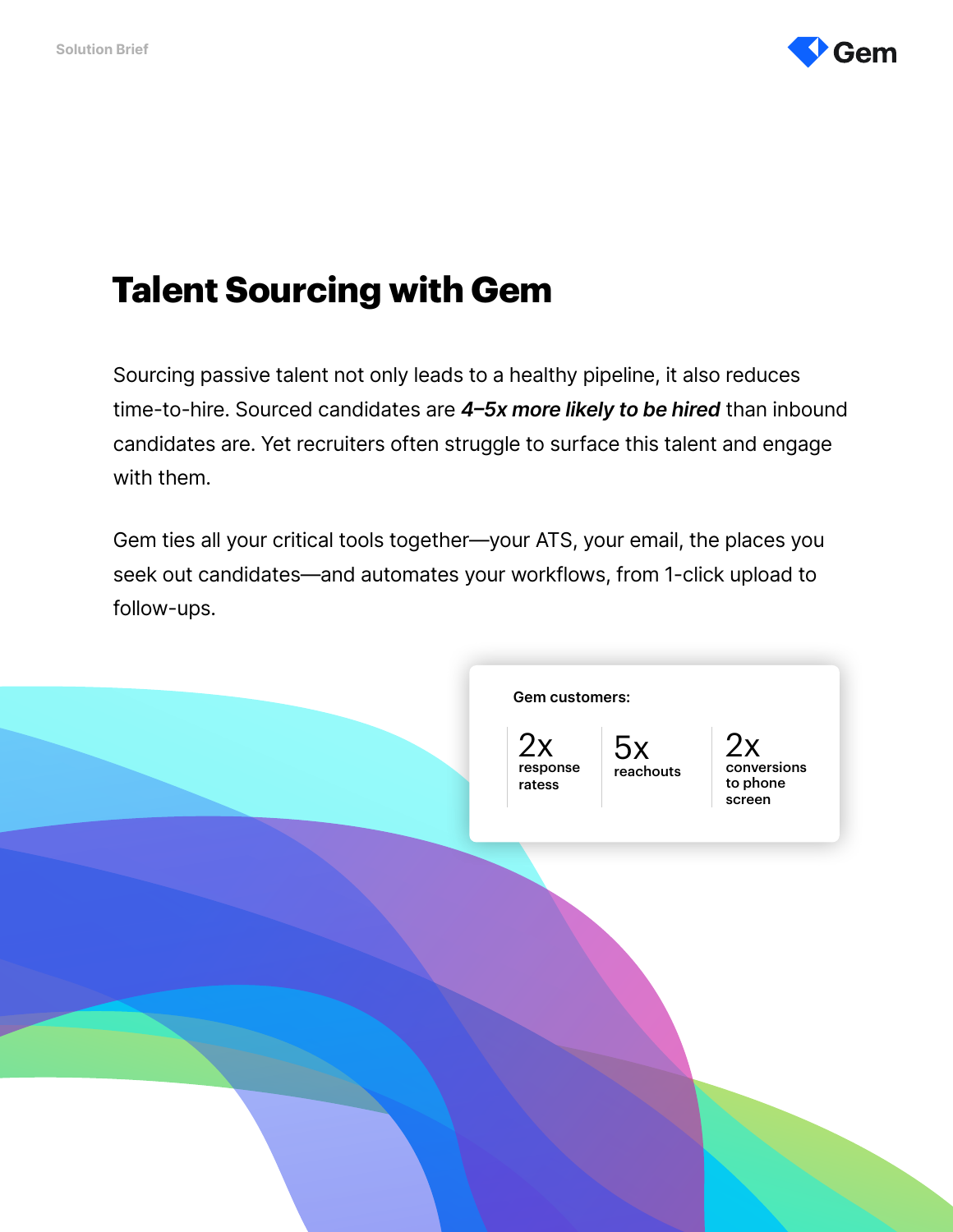# Fill Your Pipeline with Quality Candidates from Any Database—Fast

Whether you're sourcing for corporate or non-corporate reqs, salaried or hourly ones, tech or non-tech, Gem lets you source for any role from any site: LinkedIn, Github, SeekOut, Facebook, Twitter, Indeed... wherever you're looking for talent.

Gem's Chrome extension auto-captures prospective candidates' information directly—first and last name, title, work history, and more—saving sourcers and recruiters hours of manual labor. Now it's easier than ever to build pipelines of candidates.

Sequences & templates: Dynamic email templates use tokens automatically pulled from prospects' profiles for personalization at scale.

Automated follow-ups: Say goodbye to time-intensive manual followups and spend more time building candidate relationships.

Email addresses and phone numbers: Gem serves up contact information you can trust.

Talent pools: Build lists of candidates to reach out to for open and future roles, set-and-forget follow-ups and long-term nurture campaigns.

Rules of engagement: Improve candidate experience and prevent duplicate outreach with access to ownership for every prospect profile along with an entire history of who on your team has engaged with that prospect in some way.

Send-on-behalf-of: Exponentially increase response rates by sending outreach "from" hiring managers or executives with email aliases.

Events: Send invites, track attendance, follow up, and measure who converts into process.



"When I came to Pure Storage and was shown Gem, I immediately thought, Oh, this is a godsend. I no longer had to send follow-ups manually or keep track of whom to follow up with on my own trackers."

Brian Wilhelm Senior Technical Sourcer

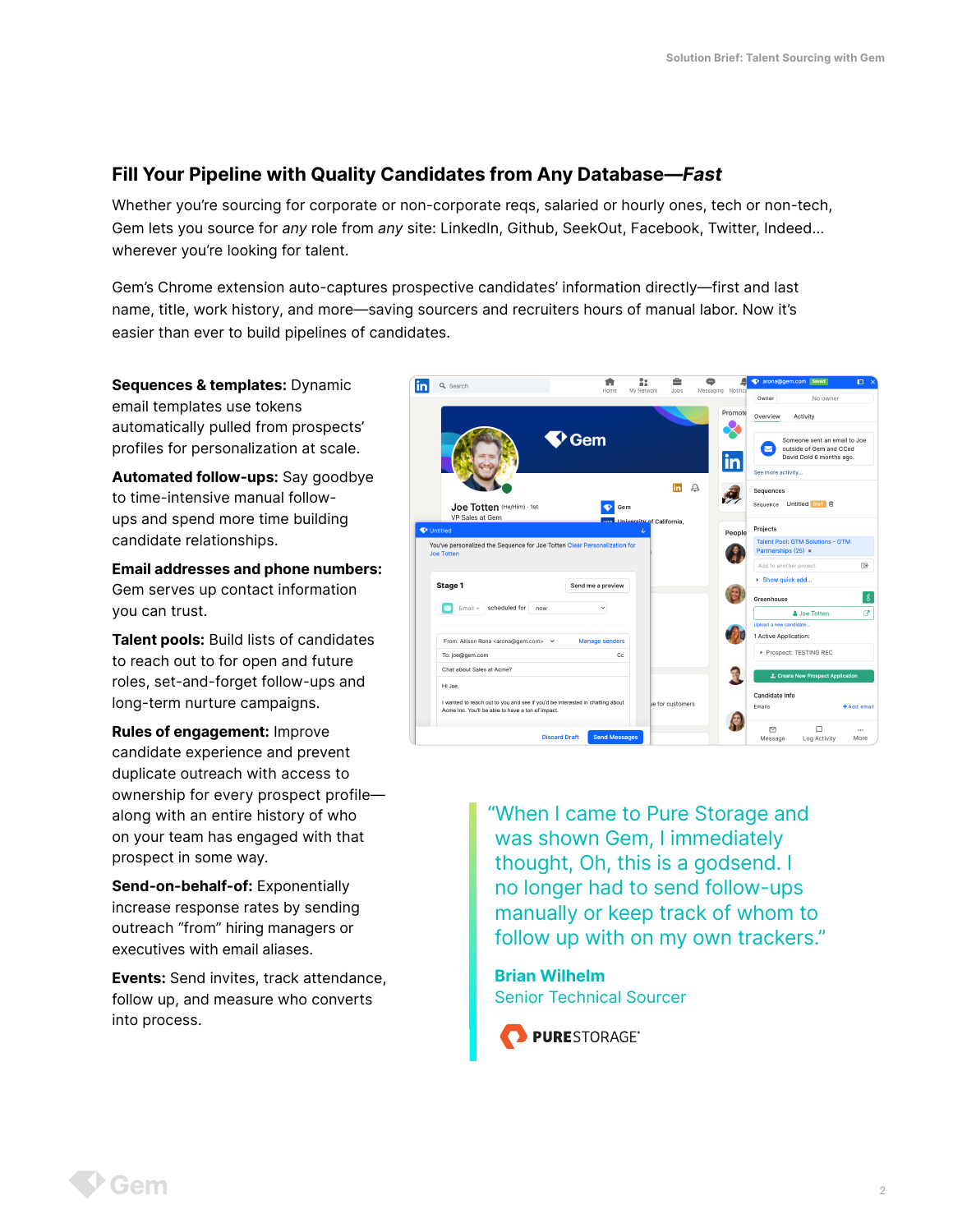### Source from Warm Leads

The recruiters across your organization have interviewed a host of candidates over the years, and not everyone has been offered a role. Your team has an entire pool of "silver medalists" it's cultivated relationships with talent who knows your organization, has bought into your product and culture, and who may be interested in a new role. So say goodbye to sourcing from scratch, and cut your time-to-hire by sourcing those warm candidates from your ATS and CRM.

Gem's Candidate Rediscovery surfaces talent profiles from within your silver medalist pool. Filter by criteria such as stage reached, rejection reason, source, DEI attributes, or interview feedback; easily add prospects to a re-engagement sequence; or share candidates between teams.

| Prospects                  |               | Share                                                                                         |
|----------------------------|---------------|-----------------------------------------------------------------------------------------------|
| Quick searches             | ٠             | Q. Search resume keywords (e.g. senior AND python)                                            |
| <b>Filters</b>             |               | Showing 0 of 123,456                                                                          |
| Work                       | $\rightarrow$ |                                                                                               |
| Education                  | $\rightarrow$ |                                                                                               |
| Location                   | $\rightarrow$ |                                                                                               |
| Diversity                  | $\rightarrow$ | Start your search in Gem<br>Try one of the quick searches, or set your own filters. Learn how |
| Contact history            | $\rightarrow$ | Quick Searches $\blacktriangleright$                                                          |
| ATS activity               | $\rightarrow$ |                                                                                               |
| <b>Closed applications</b> | $\rightarrow$ | <b>Silver medalists</b>                                                                       |
| Projects                   | $\rightarrow$ | Find people who made it far in past<br>application processes.                                 |
| Contact information        | $\rightarrow$ |                                                                                               |
| Profile                    | $\rightarrow$ | Engaged prospects to nurture<br>Find people who recently clicked a<br>link in an email.       |
|                            |               | Prospects to follow up with<br>Find people who responded "later" a<br>few months ago.         |

"I easily saved over \$125,000 in my first year on agency fees for the roles I filled with Gem sequences. Gem has paid for itself well over 9x—a more-than 1000% ROI, just in the roles that I recruit for as a working manager."

Blake Thiess Director of Talent Acquisition



Prestige Care, Inc. Prestige Senior Living, L.L.C.

## Track What Matters

You can't improve upon what you don't measure. Gem's Outreach and Content Stats automatically track the success of all outreach, and let sourcers and recruiters A/B test elements of their messaging such as subject lines. Which content sees the highest interested rates, and ultimately converts the most candidates into process?

| Sequences<br>[Sr UX] Wandi SOBO Tanner /<br><b>Add Recipients</b><br>Edit<br>Share $\sim$ |                                                    |                                                |             |             |             |                |               |                                       |  |
|-------------------------------------------------------------------------------------------|----------------------------------------------------|------------------------------------------------|-------------|-------------|-------------|----------------|---------------|---------------------------------------|--|
|                                                                                           | All recipients $\blacktriangleright$<br>Recipients | All stages $\blacktriangledown$<br>Bounced (1) | Opened (10) | Clicked (8) | Replied (4) | Interested (1) | Converted (0) | 26 messages sent<br>excluding bounces |  |
|                                                                                           | 11                                                 | 9%                                             | 91%         | 73%         | 36%         | 9%             | 0%            | <b>View link stats</b>                |  |